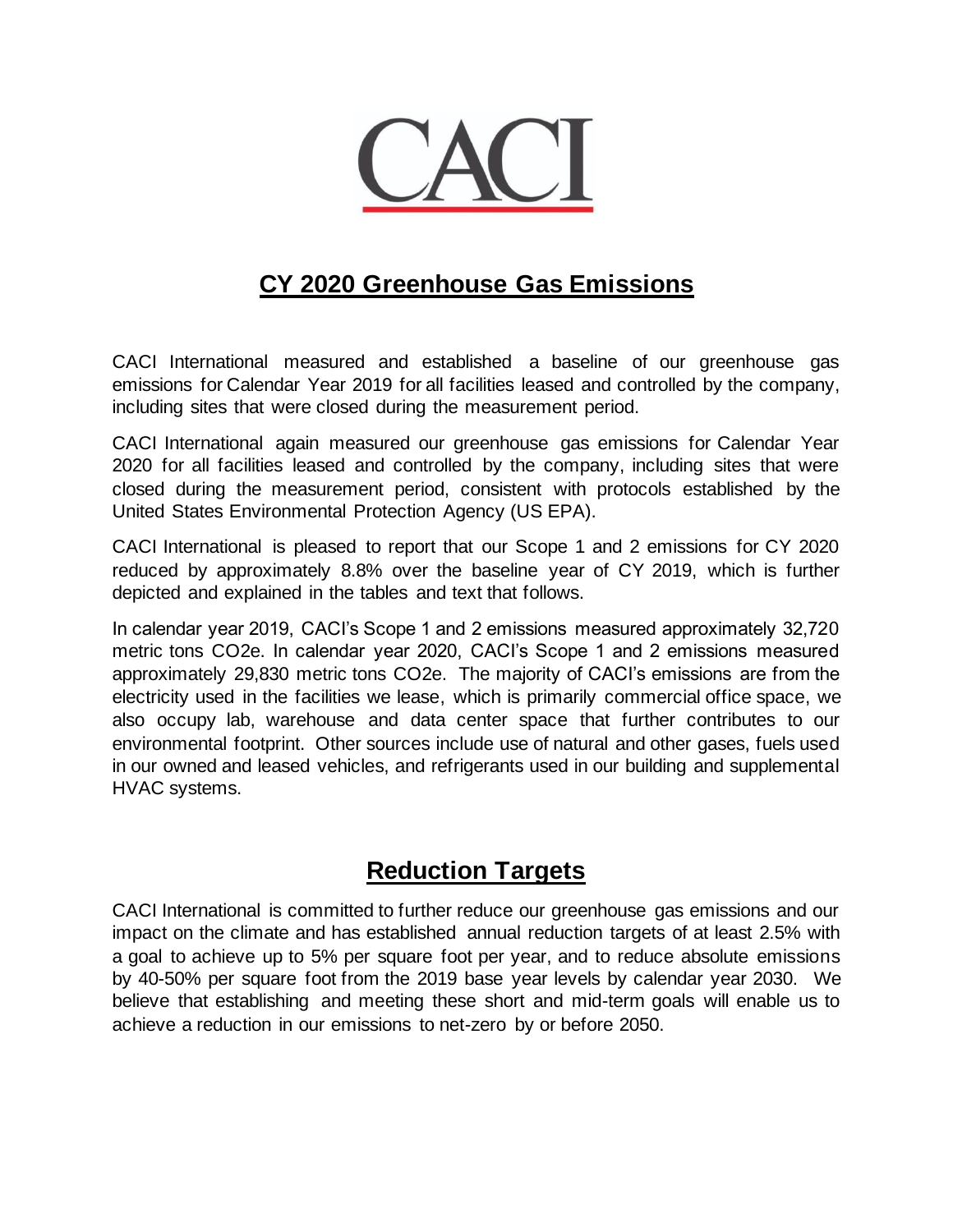

# **2020 GHG Emissions Data**

| <b>GHG Characteristics</b>             |                                                                                                       |  |  |  |
|----------------------------------------|-------------------------------------------------------------------------------------------------------|--|--|--|
| <b>Facility Locations:</b>             | <b>United States &amp; International</b>                                                              |  |  |  |
| <b>Facility Types:</b>                 | Office, Product assembly                                                                              |  |  |  |
| <b>Analysis Year:</b>                  | 2020                                                                                                  |  |  |  |
| <b>Total Facilities:</b>               | 145                                                                                                   |  |  |  |
| Scope 1 and 2 estimated GHG emissions: | 29,830.3 metric tons $CO2e$                                                                           |  |  |  |
| <b>Main sources of GHG emissions:</b>  | Electric usage at CACI facilities                                                                     |  |  |  |
| <b>Other sources of GHG emissions:</b> | <b>Stationary Combustion (including</b><br>natural gas usage), Refrigerants,<br>and Mobile Combustion |  |  |  |

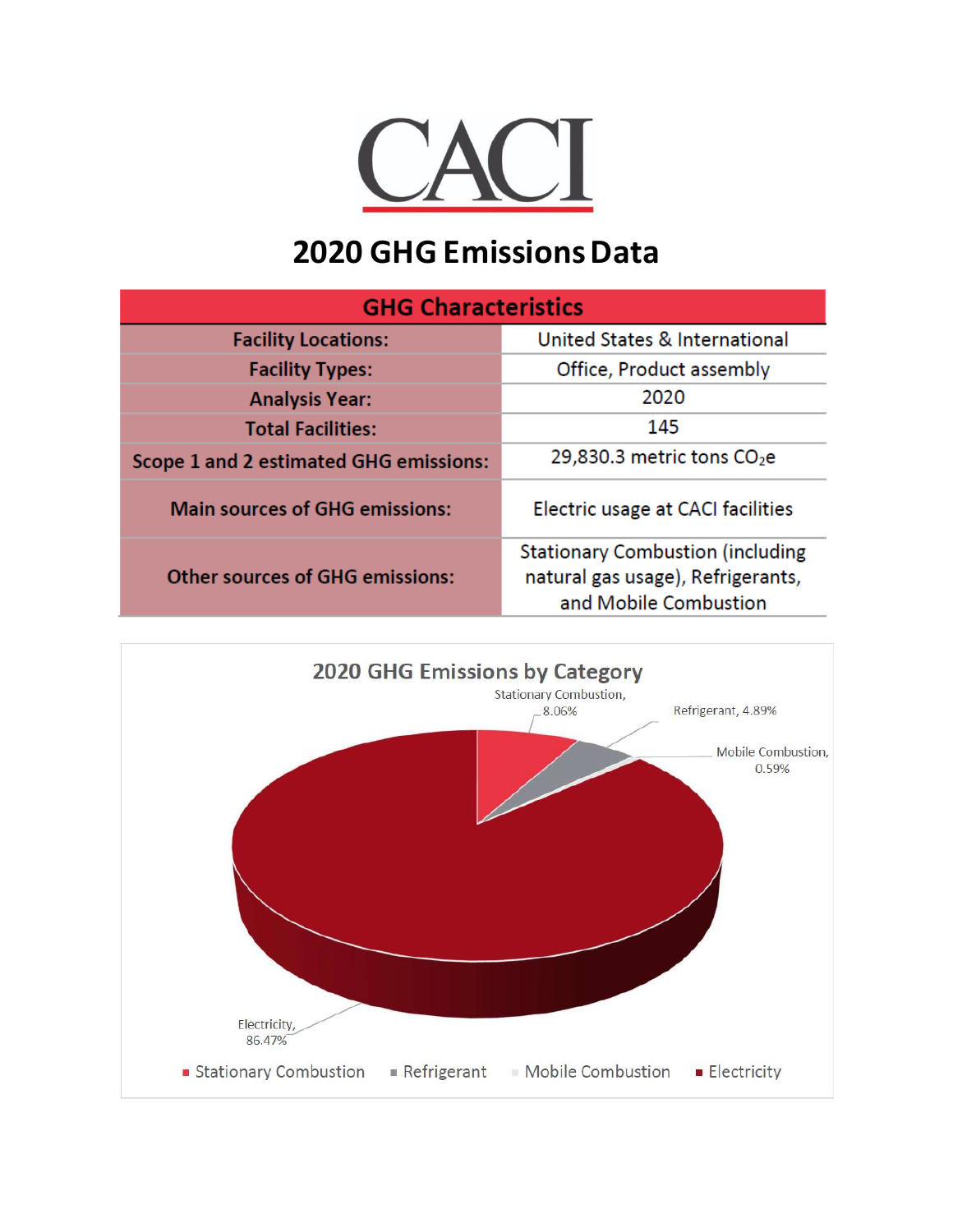

## **2020 Analysis Year Emissions**

| <b>Scope</b>             | <b>Emission Category</b>     | <b>Emission Source</b>          | <b>Emissions</b><br>in metric<br>tons $(CO2e)$ | % of total<br><b>Emissions</b> |
|--------------------------|------------------------------|---------------------------------|------------------------------------------------|--------------------------------|
| <b>Scope 1 Inventory</b> |                              |                                 | 4,036.8                                        | 13.53%                         |
|                          | <b>Stationary Combustion</b> |                                 | 2,403.7                                        | 8.06%                          |
|                          |                              | <b>Natural Gas</b>              | 2,388.7                                        | 8.01%                          |
|                          |                              | Distillate Fuel Oil No. 2       | 14.3                                           | 0.05%                          |
|                          |                              | Liquefied Petroleum Gases (LPG) | 0.7                                            | $0.00\%$                       |
|                          | Refrigerant                  |                                 | 1,457.4                                        | 4.89%                          |
|                          |                              | Refrigerant                     | 1,457.4                                        | 4.89%                          |
|                          | <b>Mobile Combustion</b>     |                                 | 175.7                                          | 0.59%                          |
|                          |                              | Gasoline                        | 165.2                                          | 0.55%                          |
|                          |                              | <b>Diesel</b>                   | 10.5                                           | 0.04%                          |
| <b>Scope 2 Inventory</b> |                              |                                 | 25,793.5                                       | 86.47%                         |
|                          | <b>Electricity</b>           |                                 | 25,793.5                                       | 86.47%                         |
|                          |                              | Electricity                     | 25,793.5                                       | 86.47%                         |
| <b>Total Emissions</b>   |                              |                                 | 29,830.3                                       | 100.00%                        |

*Note on refrigerants in the process of EPA phase out:*

Per the data collected, R-22 and R-11 refrigerants are used at multiple CACI facilities. These refrigerants are within a category of refrigerants *referred to as ozone-depleting substances (ODS). Per the Environmental Protection Agency (EPA) as of January 1, 2020, these refrigerants have*  been banned in the United States. The continued use of these ODS is permitted however during repairs and maintenance, refilling using ODS will *not be permitted.*

*R-22 and R-11 refrigerants have not been included in the GHG inventory. For subsequent GHG inventory years, ODS refrigerants will be re placed with non-ODS refrigerants. These replacements will be reflected and potentially result in an increase in GHG emissions associated with refrigerant leakage.*